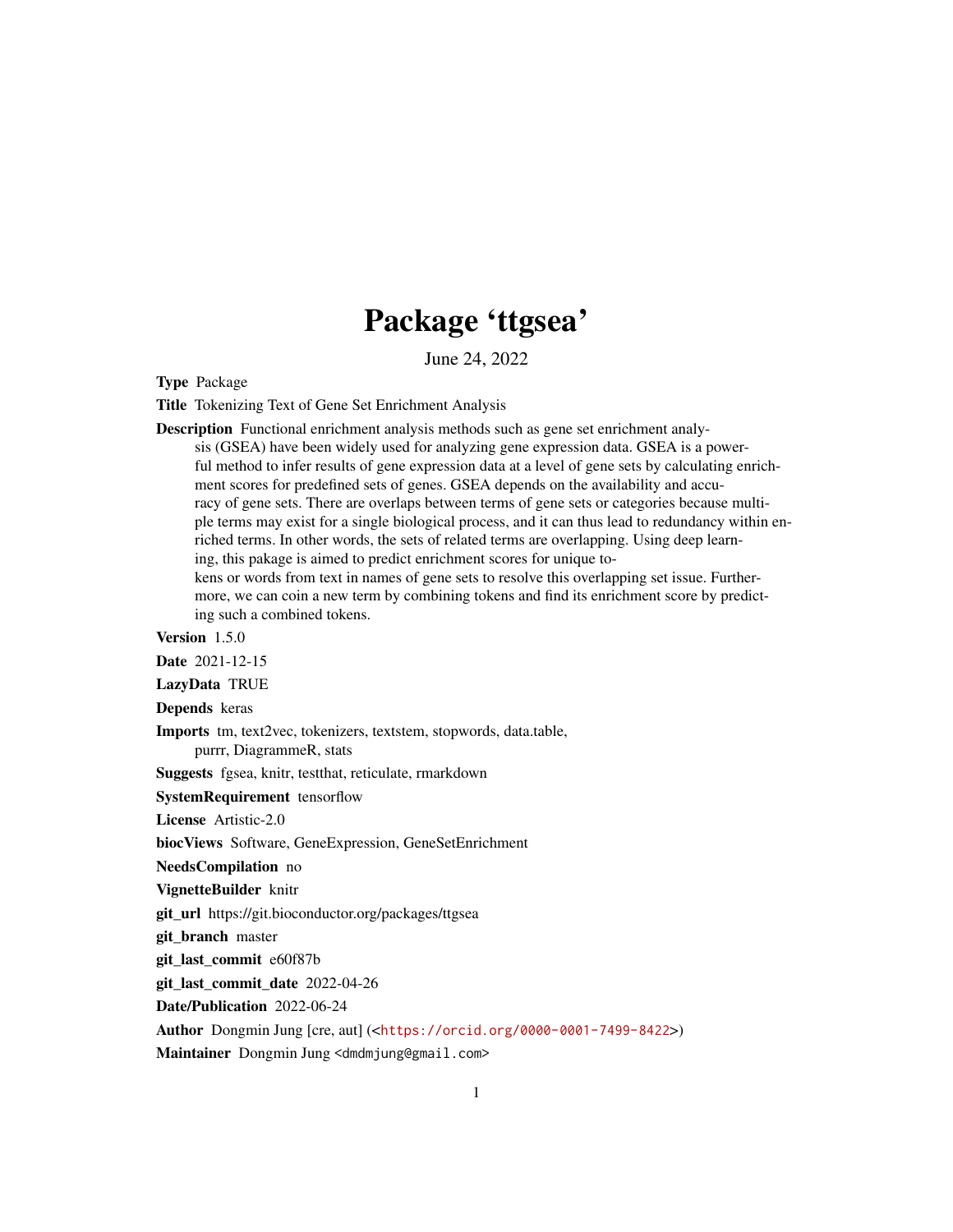### <span id="page-1-0"></span>R topics documented:

| Index |                                                                                                         |  |
|-------|---------------------------------------------------------------------------------------------------------|--|
|       |                                                                                                         |  |
|       |                                                                                                         |  |
|       |                                                                                                         |  |
|       |                                                                                                         |  |
|       | plot model $\ldots \ldots \ldots \ldots \ldots \ldots \ldots \ldots \ldots \ldots \ldots \ldots \ldots$ |  |
|       |                                                                                                         |  |
|       |                                                                                                         |  |
|       |                                                                                                         |  |
|       |                                                                                                         |  |

bi\_gru *Bidirectional GRU with embedding layer*

#### Description

A predefined function that is used as a model in "ttgsea". This is a simple model, but you can define your own model. The loss function is "mean\_squared\_error" and the optimizer is "adam". Pearson correlation is used as a metric.

#### Usage

bi\_gru(num\_tokens, embedding\_dim, length\_seq, num\_units)

#### Arguments

| num_tokens    | maximum number of tokens                                      |
|---------------|---------------------------------------------------------------|
| embedding_dim | a non-negative integer for dimension of the dense embedding   |
| length_seq    | length of input sequences, input length of "layer embedding"" |
| num_units     | dimensionality of the output space in the GRU layer           |

### Value

model

#### Author(s)

Dongmin Jung

#### See Also

keras::keras\_model\_sequentia, keras::layer\_embedding, keras::layer\_gru, keras::bidirectional, keras::layer\_dense, keras::compile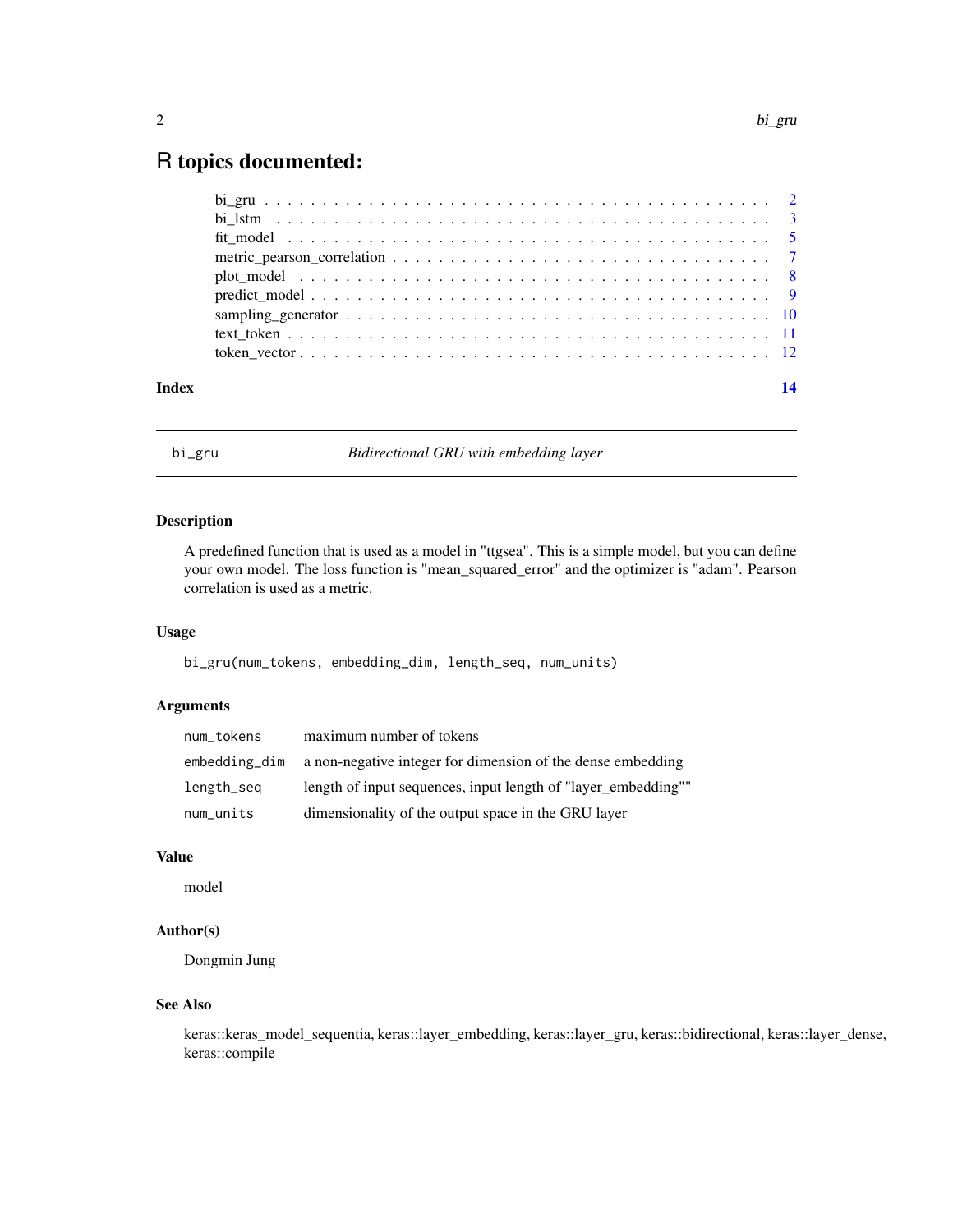#### <span id="page-2-0"></span>bi\_lstm 3

#### Examples

```
library(reticulate)
if (keras::is_keras_available() & reticulate::py_available()) {
 num_tokens <- 1000
 length_seq <- 30
 embedding_dim <- 50
 num_units <- 32
 model <- bi_gru(num_tokens, embedding_dim, length_seq, num_units)
 # stacked gru
 num_units_1 <- 32
 num_units_2 <- 16
 stacked_gru <- function(num_tokens, embedding_dim, length_seq,
                          num_units_1, num_units_2)
 {
   model <- keras::keras_model_sequential() %>%
     keras::layer_embedding(input_dim = num_tokens,
                             output_dim = embedding_dim,
                             input_length = length_seq,
                             mask_zero = TRUE) %>%
     keras::layer_gru(units = num_units_1,
                       activation = "relu",
                       return_sequences = TRUE) %>%
     keras::layer_gru(units = num_units_2,
                       activation = "relu") %>%
      keras::layer_dense(1)
    model %>%
     keras::compile(loss = "mean_squared_error",
                     optimizer = "adam",
                     metrics = custom_metric("pearson_correlation",
                                             metric_pearson_correlation))
 }
}
```
bi\_lstm *Bidirectional LSTM with embedding layer*

#### Description

A predefined function that is used as a model in "ttgsea". This is a simple model, but you can define your own model. The loss function is "mean\_squared\_error" and the optimizer is "adam". Pearson correlation is used as a metric.

#### Usage

```
bi_lstm(num_tokens, embedding_dim, length_seq, num_units)
```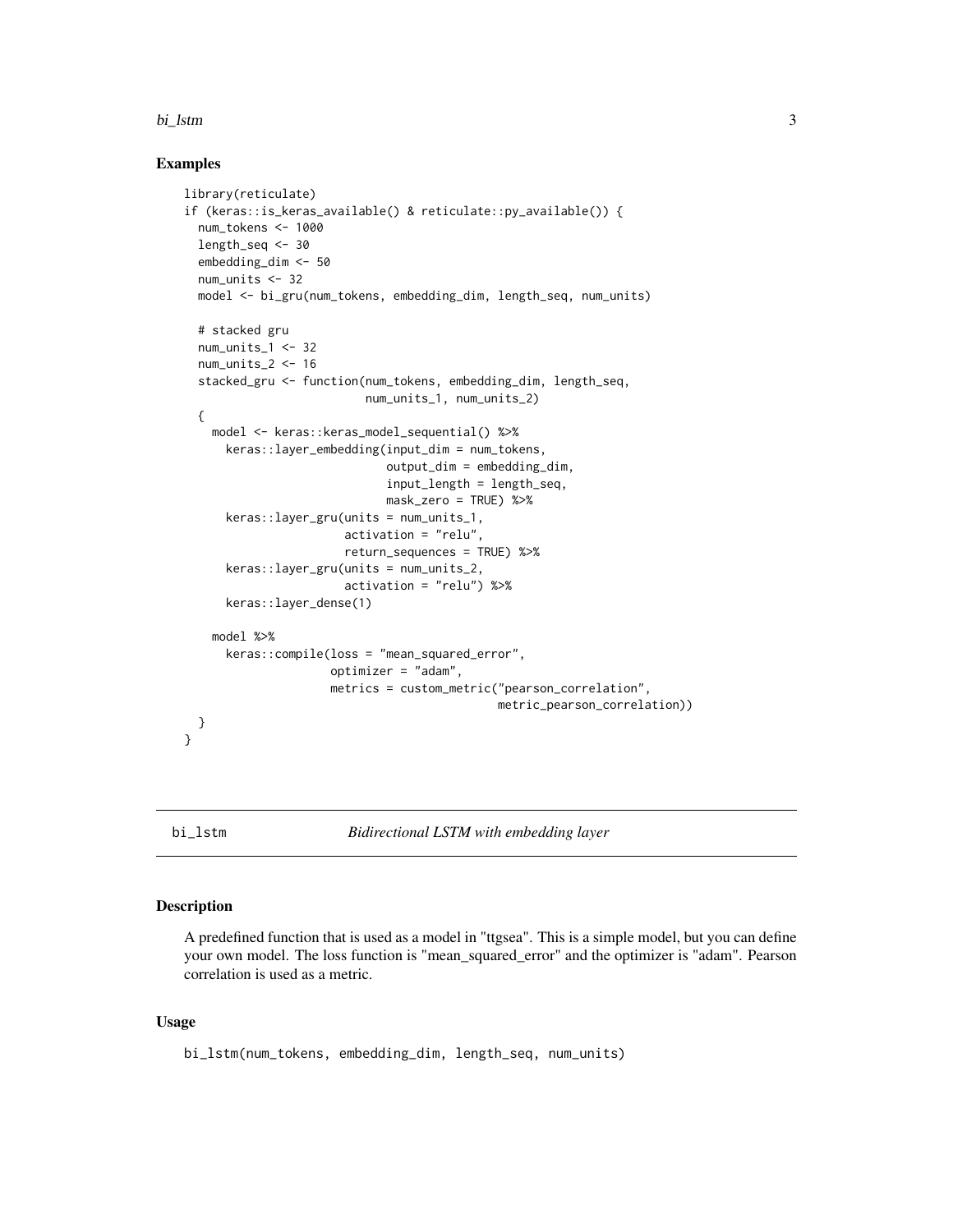#### Arguments

| num_tokens    | maximum number of tokens                                      |
|---------------|---------------------------------------------------------------|
| embedding_dim | a non-negative integer for dimension of the dense embedding   |
| length_seq    | length of input sequences, input length of "layer_embedding"" |
| num_units     | dimensionality of the output space in the LSTM layer          |

#### Value

model

#### Author(s)

Dongmin Jung

#### See Also

keras::keras\_model\_sequentia, keras::layer\_embedding, keras::layer\_lstm, keras::bidirectional, keras::layer\_dense, keras::compile

```
library(reticulate)
if (keras::is_keras_available() & reticulate::py_available()) {
  num_tokens <- 1000
  length_seq <- 30
  embedding_dim <- 50
  num_units <- 32
  model <- bi_lstm(num_tokens, embedding_dim, length_seq, num_units)
  # stacked lstm
  num_units_1 <- 32
  num_units_2 <- 16
  stacked_lstm <- function(num_tokens, embedding_dim, length_seq,
                           num_units_1, num_units_2)
  {
    model <- keras::keras_model_sequential() %>%
      keras::layer_embedding(input_dim = num_tokens,
                             output_dim = embedding_dim,
                             input_length = length_seq,
                             mask_zero = TRUE) %>%
      keras::layer_lstm(units = num_units_1,
                        activation = "relu",
                        return_sequences = TRUE) %>%
      keras::layer_lstm(units = num_units_2,
                        activation = "relu") %>%
      keras::layer_dense(1)
    model %>%
      keras::compile(loss = "mean_squared_error",
```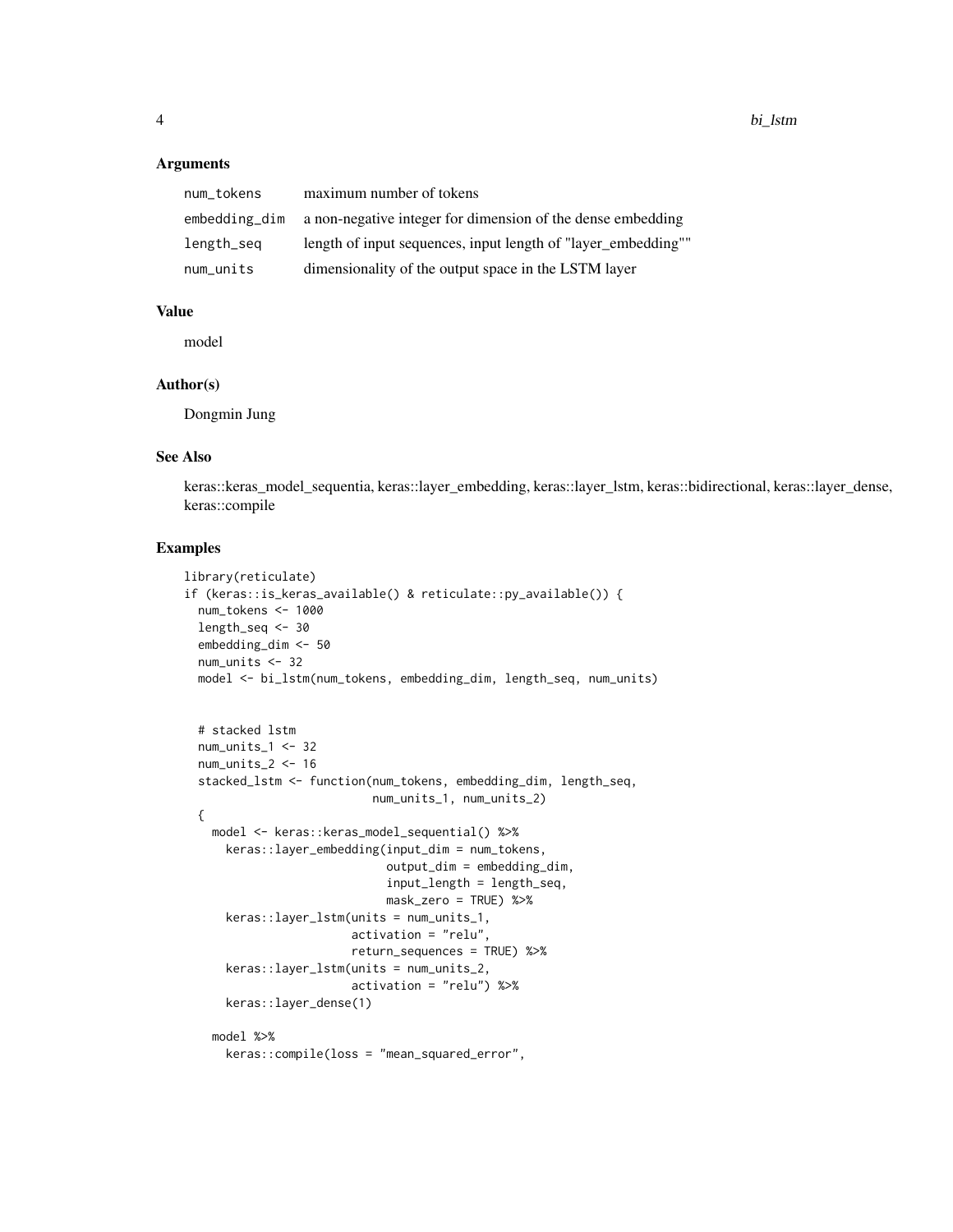#### <span id="page-4-0"></span>fit\_model 5

```
optimizer = "adam",
metrics = custom_metric("pearson_correlation",
                        metric_pearson_correlation))
```
} }

#### fit\_model *Deep learning model fitting*

#### Description

From the result of GSEA, we can predict enrichment scores for unique tokens or words from text in names of gene sets by using deep learning. The function "text\_token" is used for tokenizing text and the function "token\_vector" is used for encoding. Then the encoded sequence is fed to the embedding layer of the model.

#### Usage

```
fit_model(gseaRes, text, score, model, ngram_min = 1, ngram_max = 2,
          num_tokens, length_seq, epochs, batch_size,
          use_generator = TRUE, ...)
```
#### Arguments

| gseaRes       | a table with GSEA result having rows for gene sets and columns for text and<br>scores                                                           |
|---------------|-------------------------------------------------------------------------------------------------------------------------------------------------|
| text          | column name for text data                                                                                                                       |
| score         | column name for enrichment score                                                                                                                |
| model         | deep learning model, input dimension and length for the embedding layer must<br>be same to the "num_token" and "length_seq", respectively       |
| ngram_min     | minimum size of an n-gram (default: 1)                                                                                                          |
| ngram_max     | maximum size of an n-gram (default: 2)                                                                                                          |
| num_tokens    | maximum number of tokens, it must be equal to the input dimension of "layer_embedding"<br>in the "model"                                        |
| length_seq    | length of input sequences, it must be equal to the input length of "layer_embedding"<br>in the "model"                                          |
| epochs        | number of epochs                                                                                                                                |
| batch_size    | batch size                                                                                                                                      |
| use_generator | if "use_generator" is TRUE, the function "sampling_generator" is used for "fit_generator".<br>Otherwise, the "fit" is used without a generator. |
| $\ddotsc$     | additional parameters for the "fit" or "fit_generator"                                                                                          |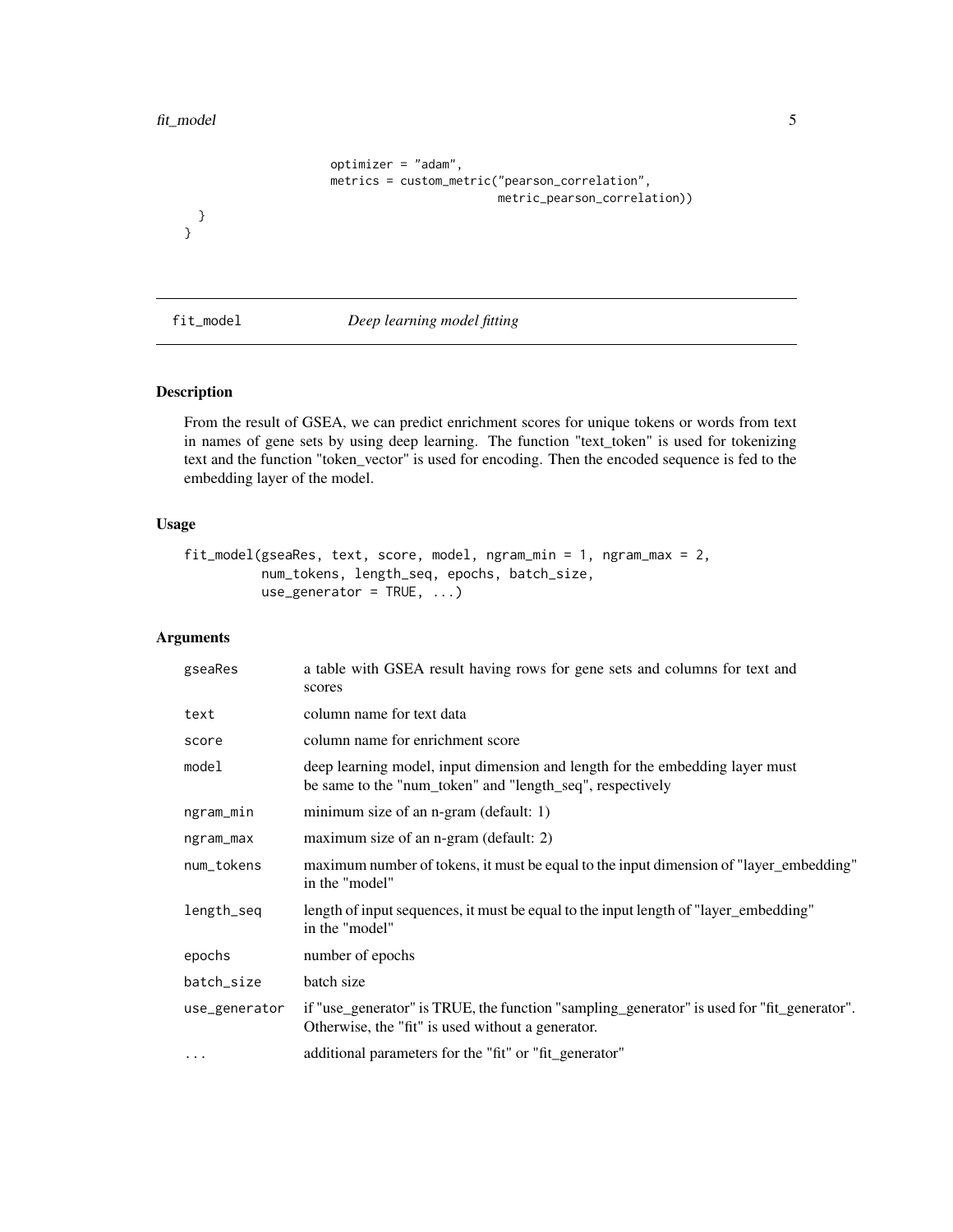#### Value

| model      | trained model                                                            |
|------------|--------------------------------------------------------------------------|
| tokens     | information for tokens                                                   |
| token_pred | prediction for every token, each row has a token and its predicted score |
| token_gsea | list of the GSEA result only for the corresponding token                 |
| num_tokens | maximum number of tokens                                                 |
| length_seq | length of input sequences                                                |

#### Author(s)

Dongmin Jung

#### See Also

keras::fit\_generator, keras::layer\_embedding, keras::pad\_sequences, textstem::lemmatize\_strings, text2vec::create\_vocabulary, text2vec::prune\_vocabulary

#### Examples

```
library(reticulate)
if (keras::is_keras_available() & reticulate::py_available()) {
 library(fgsea)
 data(examplePathways)
 data(exampleRanks)
 names(examplePathways) <- gsub("_", " ",
                            substr(names(examplePathways), 9, 1000))
 set.seed(1)
 fgseaRes <- fgsea(examplePathways, exampleRanks)
 num_tokens <- 1000
 length_seq <- 30
 batch_size <- 32
 embedding_dims <- 50
 num_units <- 32
 epochs <- 1
 ttgseaRes <- fit_model(fgseaRes, "pathway", "NES",
                         model = bi_gru(num_tokens,
                                        embedding_dims,
                                        length_seq,
                                        num_units),
                         num_tokens = num_tokens,
                         length_seq = length_seq,
                         epochs = epochs,
                        batch_size = batch_size,
                         use_generator = FALSE)
```
}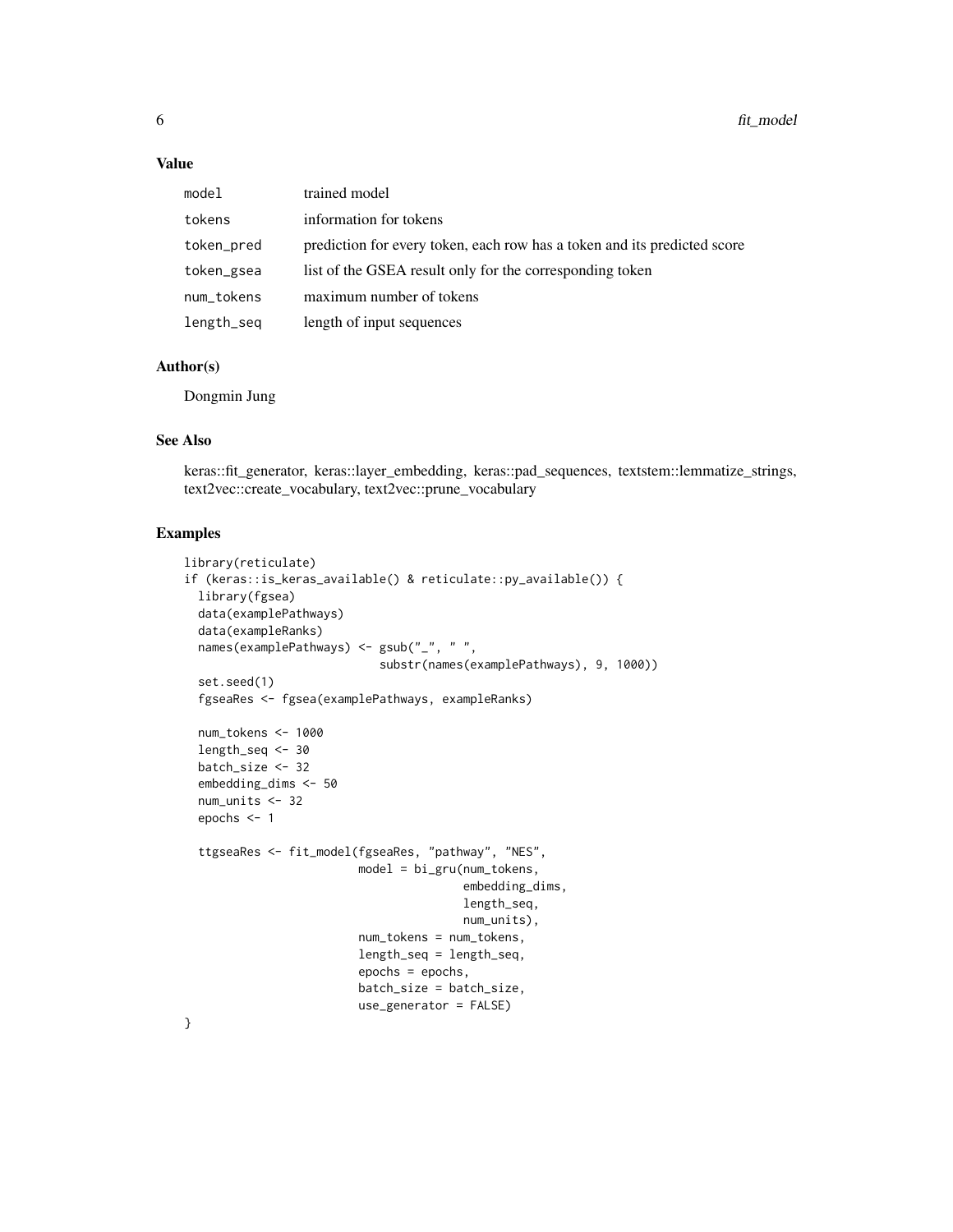<span id="page-6-0"></span>metric\_pearson\_correlation

*Pearson correlation coefficient*

#### Description

Pearson correlation coefficient can be seen as one of the model performance metrics. This is a measure of how close the predicted value is to the true value. If it is close to 1, the model is considered a good fit. If it is close to 0, the model is not good. A value of 0 corresponds to a random prediction.

#### Author(s)

Dongmin Jung

#### See Also

keras::k\_mean, keras::sum, keras::k\_square, keras::k\_sqrt

```
library(reticulate)
if (keras::is_keras_available() & reticulate::py_available()) {
 num_tokens <- 1000
 length_seq <- 30
 embedding_dims <- 50
 num_units_1 <- 32
 num_units_2 <- 16
 stacked_gru <- function(num_tokens, embedding_dims, length_seq,
                          num_units_1, num_units_2)
 {
   model <- keras::keras_model_sequential() %>%
     keras::layer_embedding(input_dim = num_tokens,
                             output_dim = embedding_dims,
                             input_length = length_seq) %>%
     keras::layer_gru(units = num_units_1,
                       activation = "relu",
                       return_sequences = TRUE) %>%
     keras::layer_gru(units = num_units_2,
                       activation = "relu") %>%
      keras::layer_dense(1)
    model %>%
     keras::compile(loss = "mean_squared_error",
                     optimizer = "adam",
                     metrics = custom_metric("pearson_correlation",
                                             metric_pearson_correlation))
 }
}
```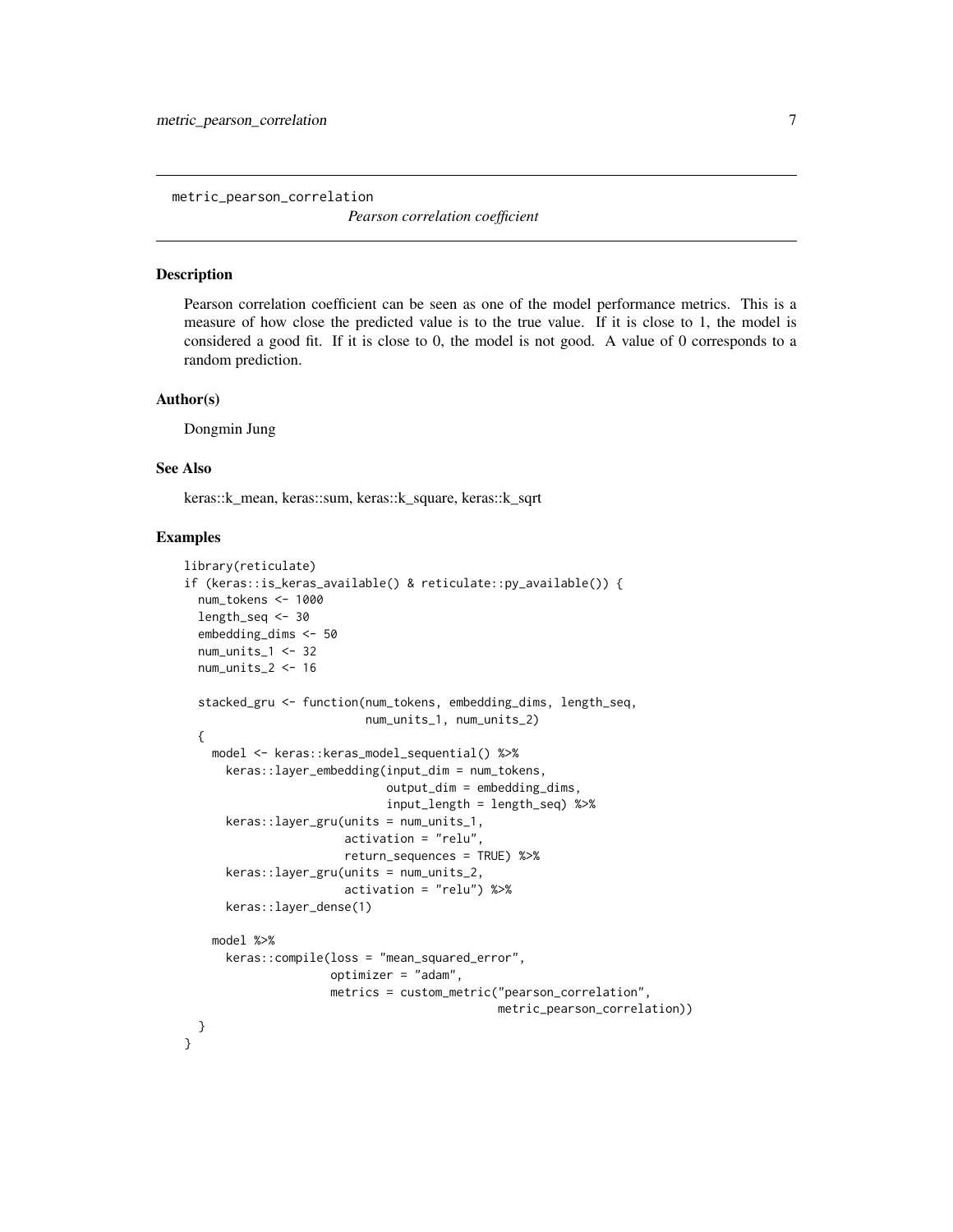<span id="page-7-0"></span>

#### Description

You are allowed to create a visualization of your model architecture. This architecture displays the information about the name, input shape, and output shape of layers in a flowchart.

#### Usage

plot\_model(x)

#### Arguments

x deep learning model

#### Value

plot for the model architecture

#### Author(s)

Dongmin Jung

#### See Also

purrr::map, purrr::map\_chr, purrr::pluck, purrr::imap\_dfr, DiagrammeR::grViz

```
library(reticulate)
if (keras::is_keras_available() & reticulate::py_available()) {
 inputs1 <- layer_input(shape = c(1000))
 inputs2 < - layer\_input(shape = c(1000))predictions1 <- inputs1 %>%
    layer_dense(units = 128, activation = 'relu') %>%
    layer_dense(units = 64, activation = 'relu') %>%
   layer_dense(units = 32, activation = 'softmax')
 predictions2 <- inputs2 %>%
    layer_dense(units = 128, activation = 'relu') %>%
    layer_dense(units = 64, activation = 'relu') %>%
    layer_dense(units = 32, activation = 'softmax')
 combined <- layer_concatenate(c(predictions1, predictions2)) %>%
    layer_dense(units = 16, activation = 'softmax')
```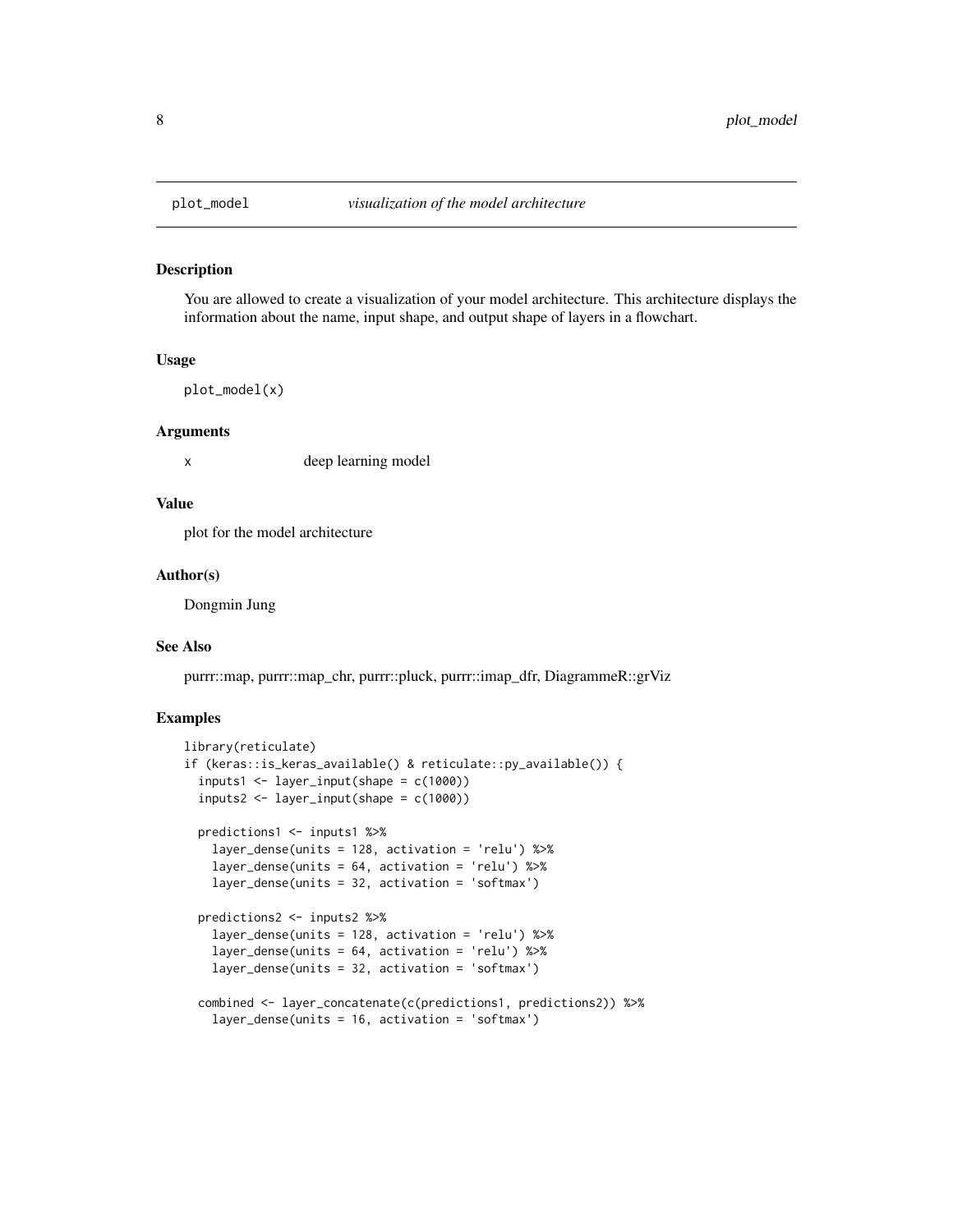#### <span id="page-8-0"></span>predict\_model 9

```
model <- keras_model(inputs = c(inputs1, inputs2),
                       outputs = combined)
 plot_model(model)
}
```
predict\_model *Model prediction*

#### Description

From the result of the function "ttgsea", we can predict enrichment scores. For each new term, lemmatized text, predicted enrichment score, Monte Carlo p-value and adjusted p-value are provided. The function "token\_vector" is used for encoding as we did for training. Of course, mapping from tokens to integers should be the same.

#### Usage

```
predict_model(object, new_text, num_simulations = 1000,
              adj_p_method = "fdr")
```
#### Arguments

| object          | result of "ttgsea"                                            |
|-----------------|---------------------------------------------------------------|
| new_text        | new text data                                                 |
| num_simulations |                                                               |
|                 | number of simulations for Monte Carlo p-value (default: 1000) |
| adj_p_method    | correction method (default: "fdr")                            |

#### Value

table for lemmatized text, predicted enrichment score, MC p-value and adjusted p-value

#### Author(s)

Dongmin Jung

#### See Also

stats::p.adjust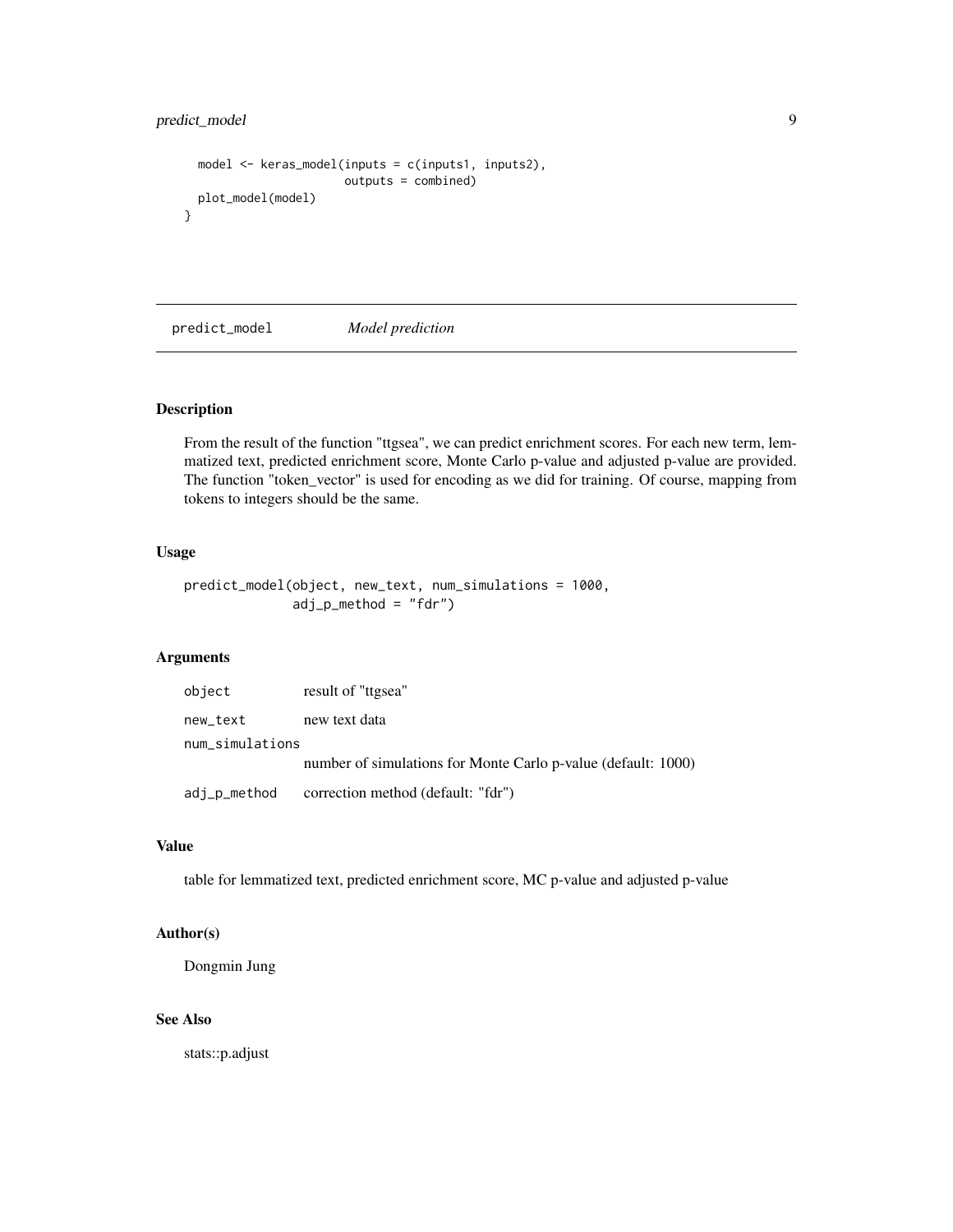#### Examples

```
library(reticulate)
if (keras::is_keras_available() & reticulate::py_available()) {
 library(fgsea)
 data(examplePathways)
 data(exampleRanks)
 names(examplePathways) <- gsub("_", " ",
                            substr(names(examplePathways), 9, 1000))
 set.seed(1)
 fgseaRes <- fgsea(examplePathways, exampleRanks)
 num_tokens <- 1000
 length_seq <- 30
 batch_size <- 32
 embedding_dims <- 50
 num_units <- 32
 epochs <- 1
 ttgseaRes <- fit_model(fgseaRes, "pathway", "NES",
                         model = bi_gru(num_tokens,
                                        embedding_dims,
                                        length_seq,
                                        num_units),
                         num_tokens = num_tokens,
                         length_seq = length_seq,
                         epochs = epochs,
                         batch_size = batch_size,
                         use_generator = FALSE)
 set.seed(1)
 predict_model(ttgseaRes, "Cell Cycle")
}
```
sampling\_generator *Generator function*

#### Description

This is a generator function that yields batches of training data then pass the function to the "fit\_generator" function.

#### Usage

sampling\_generator(X\_data, Y\_data, batch\_size)

#### Arguments

| X_data     | inputs     |
|------------|------------|
| Y data     | targets    |
| batch_size | batch size |

<span id="page-9-0"></span>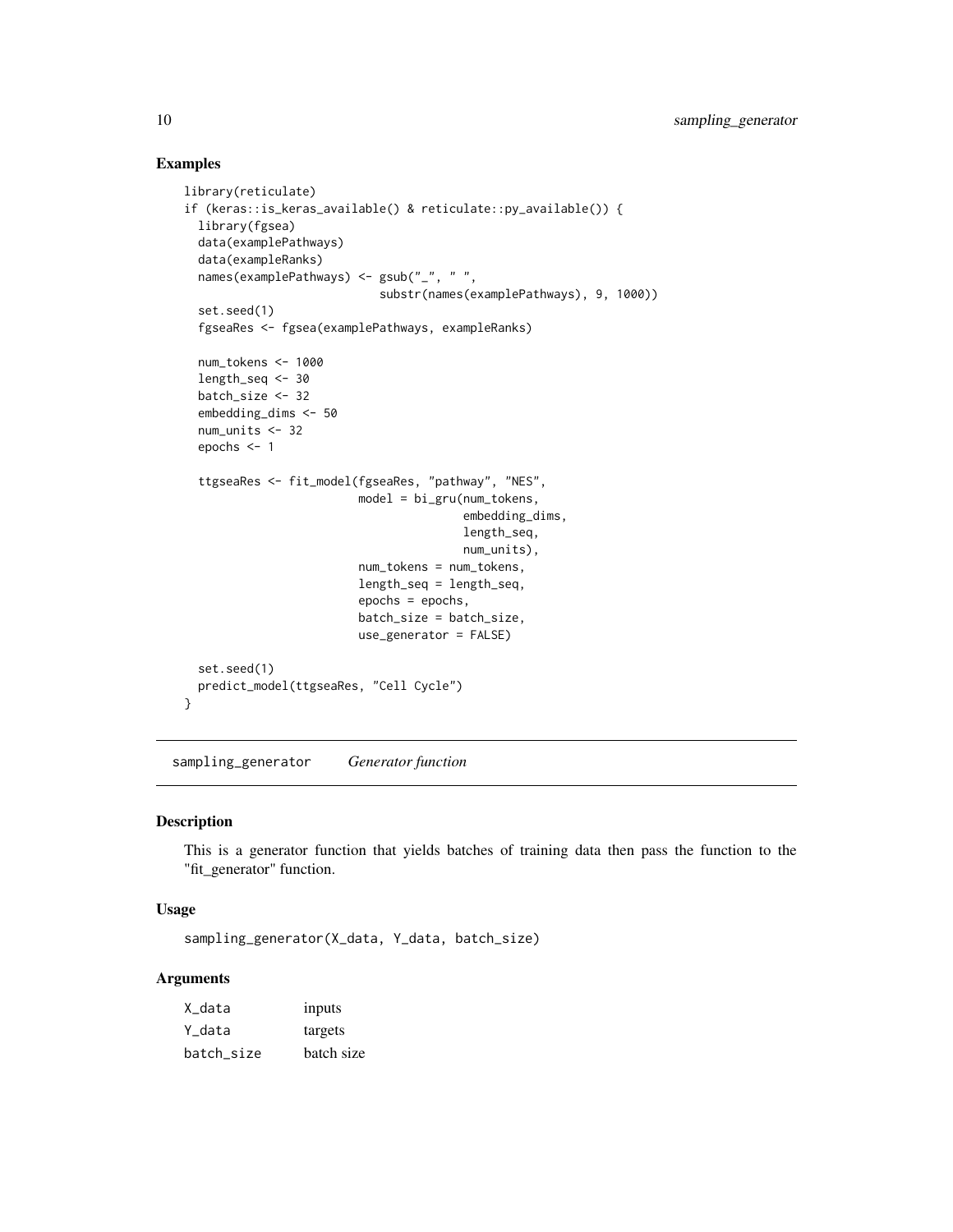#### <span id="page-10-0"></span>text\_token 11

#### Value

generator for "fit\_generator"

#### Author(s)

Dongmin Jung

#### Examples

```
X_data <- matrix(rnorm(200), ncol = 2)
Y_data <- matrix(rnorm(100), ncol = 1)
sampling_generator(X_data, Y_data, 32)
```
text\_token *Tokenizing text*

#### Description

An n-gram is used for tokenization. This function can also be used to limit the total number of tokens.

#### Usage

```
text_token(text, ngram_min = 1, ngram_max = 1, num_tokens)
```
#### Arguments

| text       | text data                              |
|------------|----------------------------------------|
| ngram_min  | minimum size of an n-gram (default: 1) |
| ngram_max  | maximum size of an n-gram (default: 1) |
| num_tokens | maximum number of tokens               |

#### Value

| token     | result of tokenizing text |
|-----------|---------------------------|
| ngram_min | minimum size of an n-gram |
| ngram_max | maximum size of an n-gram |

#### Author(s)

Dongmin Jung

#### See Also

tm::removeWords, stopwords::stopwords, textstem::lemmatize\_strings, text2vec::create\_vocabulary, text2vec::prune\_vocabulary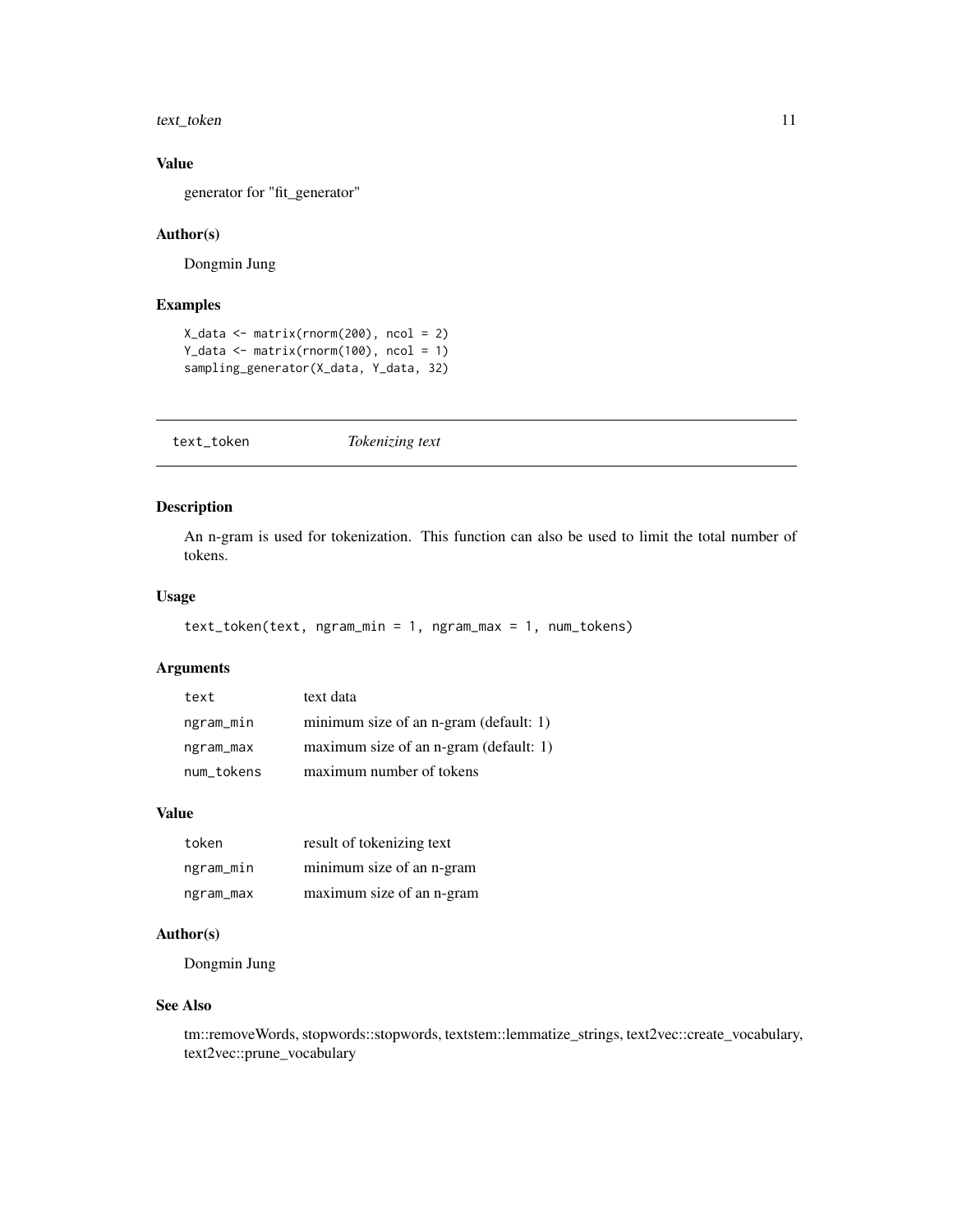#### <span id="page-11-0"></span>Examples

```
library(fgsea)
data(examplePathways)
data(exampleRanks)
names(examplePathways) <- gsub("_", " ",
                          substr(names(examplePathways), 9, 1000))
set.seed(1)
fgseaRes <- fgsea(examplePathways, exampleRanks)
tokens <- text_token(data.frame(fgseaRes)[,"pathway"],
          num_tokens = 1000)
```
token\_vector *Vectorization of tokens*

#### Description

A vectorization of words or tokens of text is necessary for machine learning. Vectorized sequences are padded or truncated.

#### Usage

token\_vector(text, token, length\_seq)

#### Arguments

| text       | text data                                       |
|------------|-------------------------------------------------|
| token      | result of tokenization (output of "text_token") |
| length_seq | length of input sequences                       |

#### Value

sequences of integers

#### Author(s)

Dongmin Jung

#### See Also

tm::removeWords, stopwords::stopwords, textstem::lemmatize\_strings, tokenizers::tokenize\_ngrams, keras::pad\_sequences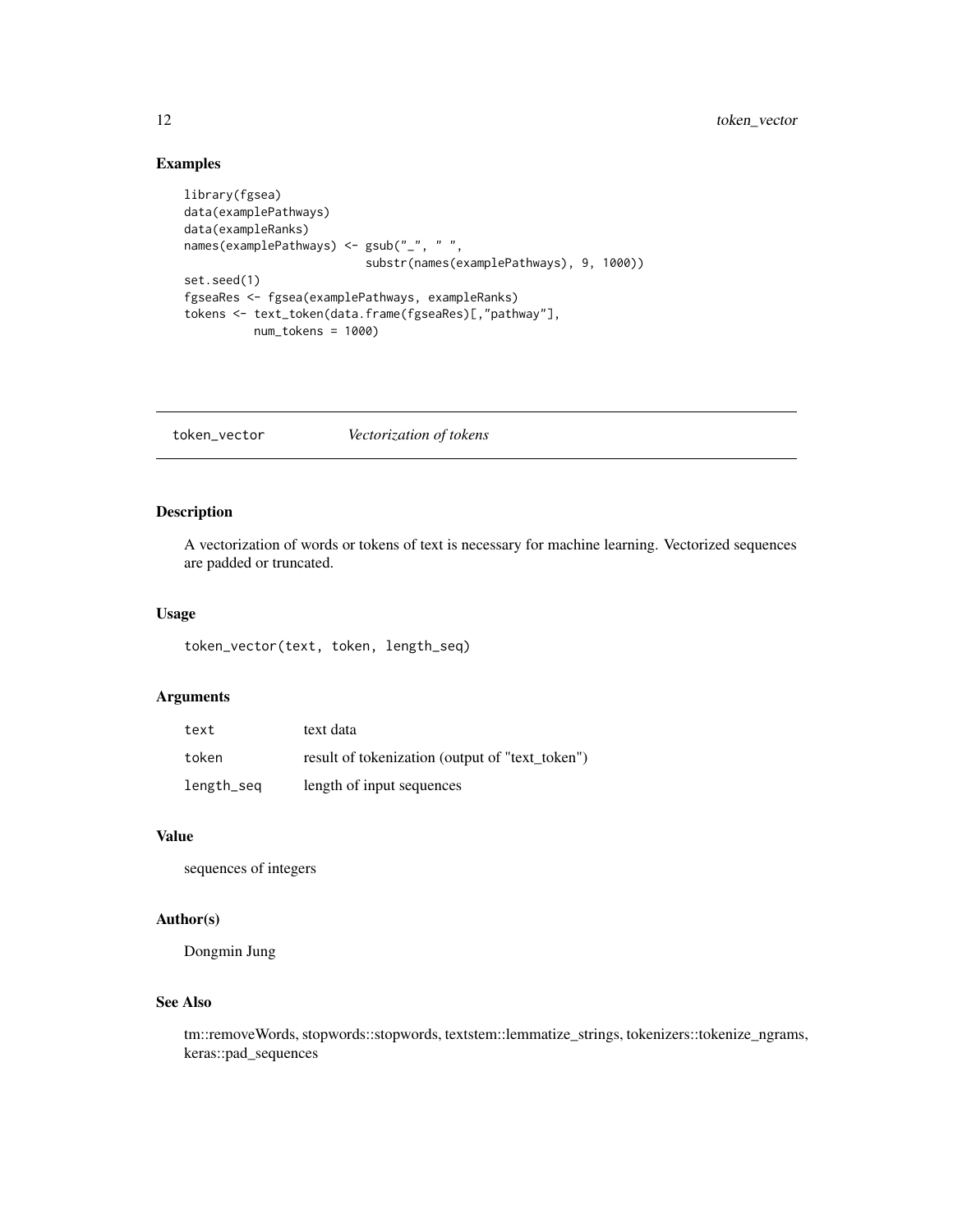token\_vector 13

```
library(reticulate)
if (keras::is_keras_available() & reticulate::py_available()) {
 library(fgsea)
 data(examplePathways)
  data(exampleRanks)
  names(examplePathways) <- gsub("_", " ",
                           substr(names(examplePathways), 9, 1000))
  set.seed(1)
  fgseaRes <- fgsea(examplePathways, exampleRanks)
 tokens <- text_token(data.frame(fgseaRes)[,"pathway"],
           num_tokens = 1000)
 sequences <- token_vector("Cell Cycle", tokens, 10)
}
```